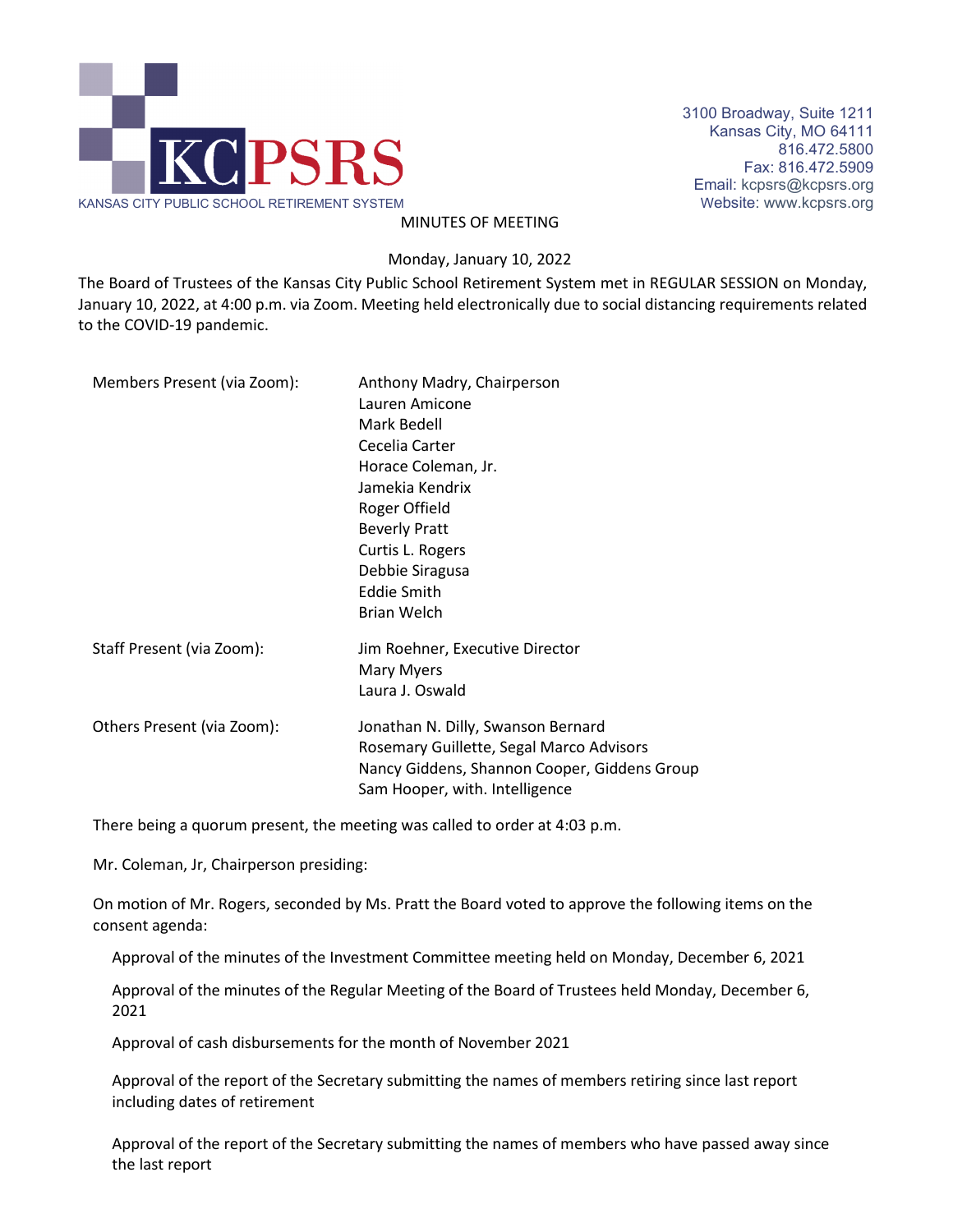On motion of Mr. Rogers, seconded by Ms. Pratt, the Board acknowledged the seating of the following elected and appointed trustees:

- Seating of School Board appointed Trustee, Cecelia Carter
- Seating of School Board appointed Trustee, Eddie Smith
- Seating of elected Trustee (4 year active), Jamekia Kendrix
- Seating of elected Trustee (2 year active), Lauren Amicone

The Board adjourned sine die.

On motion of Mr. Rogers, seconded by Ms. Carter, the Board voted to approve the appointment of Mr. Jim Roehner as Temporary Chairperson.

Mr. Roehner, presiding:

Mr. Roehner called for nominations for Board Chairperson.

Mr. Coleman moved to nominate Mr. Anthony Madry, for Chairperson. Mr. Rogers seconded the nomination. Seeing no other nominations, on motion of Ms. Carter, seconded by Mr. Rogers nominations were closed with the consent of the Board. Mr. Roehner called for the vote to elect the sole nominee, Mr. Anthony Madry, Chairperson. Mr. Anthony Madry was unanimously elected.

Anthony Madry, presiding:

Mr. Madry called for nominations for Vice-Chairperson.

Mr. Rogers moved to nominate Ms. Debbie Siragusa, for Vice-Chairperson. Ms. Pratt seconded the nomination. Seeing no other nominations, on motion of Mr. Coleman, seconded by Mr. Rogers nominations were closed with the consent of the Board. Mr. Madry called for the vote to elect the sole nominee, Ms. Debbie Siragusa, Vice-Chairperson. Ms. Siragusa was unanimously elected Vice-Chairperson.

Mr. Madry called for nominations for Treasurer.

Ms. Pratt moved to nominate Mr. Brian Welch, for Treasurer. Mr. Rogers seconded the nomination. Seeing no other nominations, on motion of Ms. Carter, seconded by Ms. Pratt nominations were closed with the consent of the Board. Mr. Madry called for the vote to elect the sole nominee, Mr. Brian Welch, Treasurer. Mr. Welch was unanimously elected Treasurer.

Mr. Madry called for nominations for Assistant Treasurer.

Mr. Rogers moved to nominate Mr. Jim Roehner, for Assistant Treasurer. Mr. Coleman seconded the nomination. Seeing no other nominations, on motion of Mr. Roger, seconded by Mr. Welch, nominations were closed with the consent of the Board. Mr. Madry called for the vote to elect the sole nominee, Mr. Jim Roehner, Assistant Treasurer. Mr. Roehner was unanimously elected Assistant Treasurer.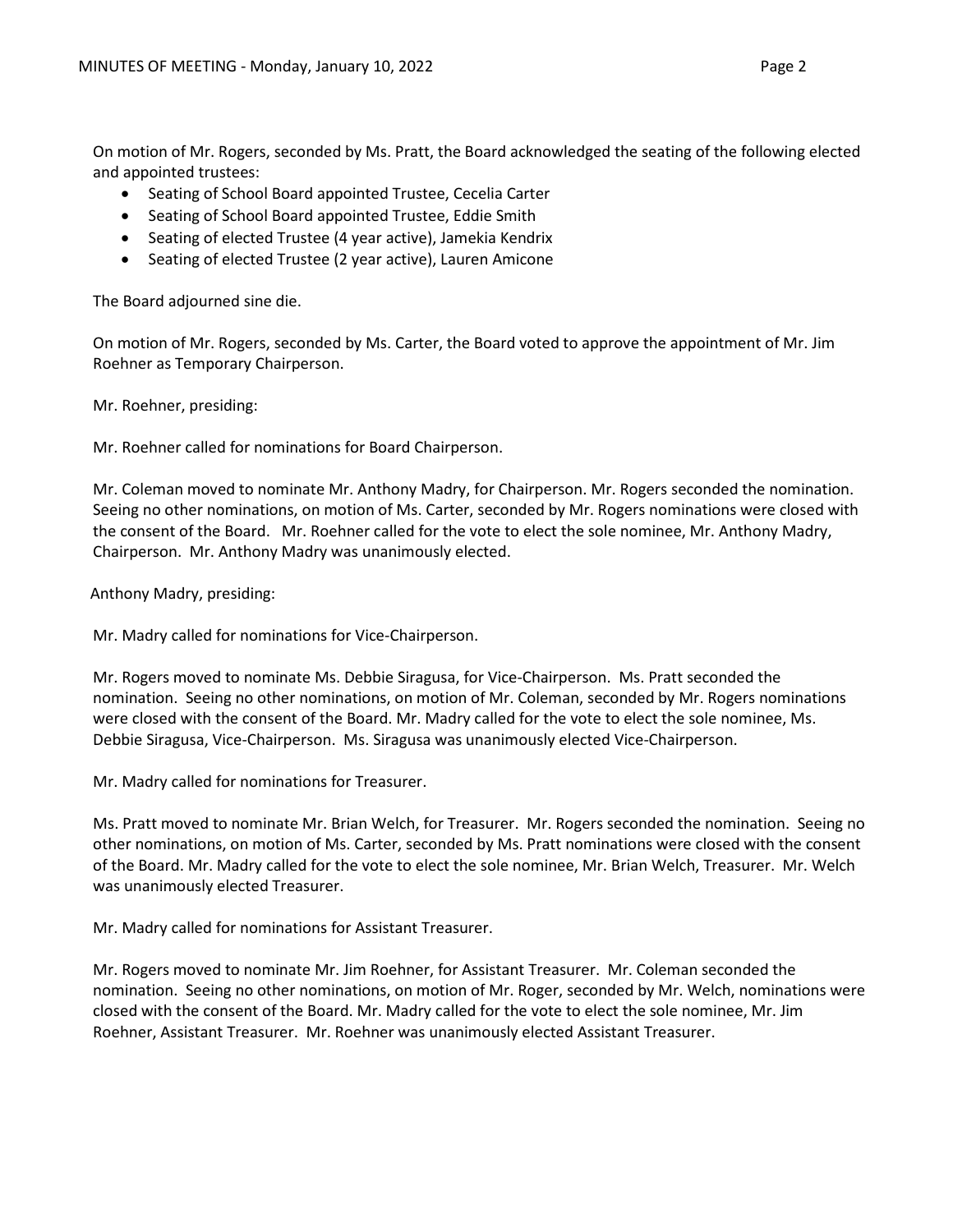Mr. Madry called for nominations for Secretary.

Ms. Carter moved to nominate Mr. Jim Roehner, for Secretary. Mr. Coleman seconded the nomination. Seeing no other nominations, on motion of Mr. Rogers, seconded by Mr. Welch nominations were closed with the consent of the Board. Mr. Madry called for the vote to elect the sole nominee, Mr. Jim Roehner, Secretary. Mr. Roehner was unanimously elected Secretary.

Mr. Madry called for nominations for Assistant Secretary.

Ms. Carter moved to nominate Mr. Jon Dilley, for Assistant Secretary. Mr. Rogers seconded the nomination. Seeing no other nominations, on motion of Mr. Smith, seconded by Ms. Pratt nominations were closed with the consent of the Board. Mr. Madry called for the vote to elect the sole nominee, Mr. Jon Dilley, Assistant Secretary. Mr. Dilly was unanimously elected Assistant Secretary.

On motion of Mr. Rogers, seconded by Mr. Smith the Board voted to table Agenda Item C.8 Appointment of the Medical Board until confirmation is received from Clay Platte Family Medicine Clinic Physicians, including Dr. Richard Oritz, Dr. James H. McDonald, or Dr. Duane Meseyton to continue their relationship as our Medical Board.

Mr. Rogers requested research for an addition of a psychologist and/or therapist to be added to our Medical Board.

Mr. Madry asked Nancy Giddens and Shannon Cooper to report the 2022 Missouri Legislative Summary. Ms. Giddens summarized the major issues the legislation has introduced to date in their current session. She informed the Board that they continue to monitor for any legislation introduced that could affect our Retirement System. Ms. Carter requested Ms. Giddens to send to our Trustees information listing current Missouri legislators and committee members.

On motion of Mr. Rogers, seconded by Ms. Siragusa, the Board voted to receive and file the 2022 Missouri Legislative Summary.

Mr. Madry asked for discussion regarding the 2021 interest rate to be credited to eligible active members' accounts. Mr. Roehner reviewed the information regarding the 2021 interest rate to be credited to eligible active members' accounts and recommended the interest rate to be .14%, the median rate of the 1-, 2-, 3-, and 5-year Treasury Bill on January 4, 2021, per Board policy. On motion of Ms. Siragusa, seconded by Ms. Carter, the Board voted to approve the 2021 interest rate of .14% to be credited to eligible active members' accounts.

## **Report of Chairperson**

Mr. Madry and Board Trustees thanked Mr. Coleman for his 14 years of service as Board Chairperson. Mr. Madry asked the Board to communicate their intentions for committee assignments for 2022 in the upcoming weeks to him.

## **Report of the Executive Director**

Mr. Roehner provided his report on operational, communication, and Board Issues. Mr. Roehner reported staff continues to work on the completion of New Trustees Orientation for new board members, fiscal notes, sunshine requests, newsletters and 1099R's.